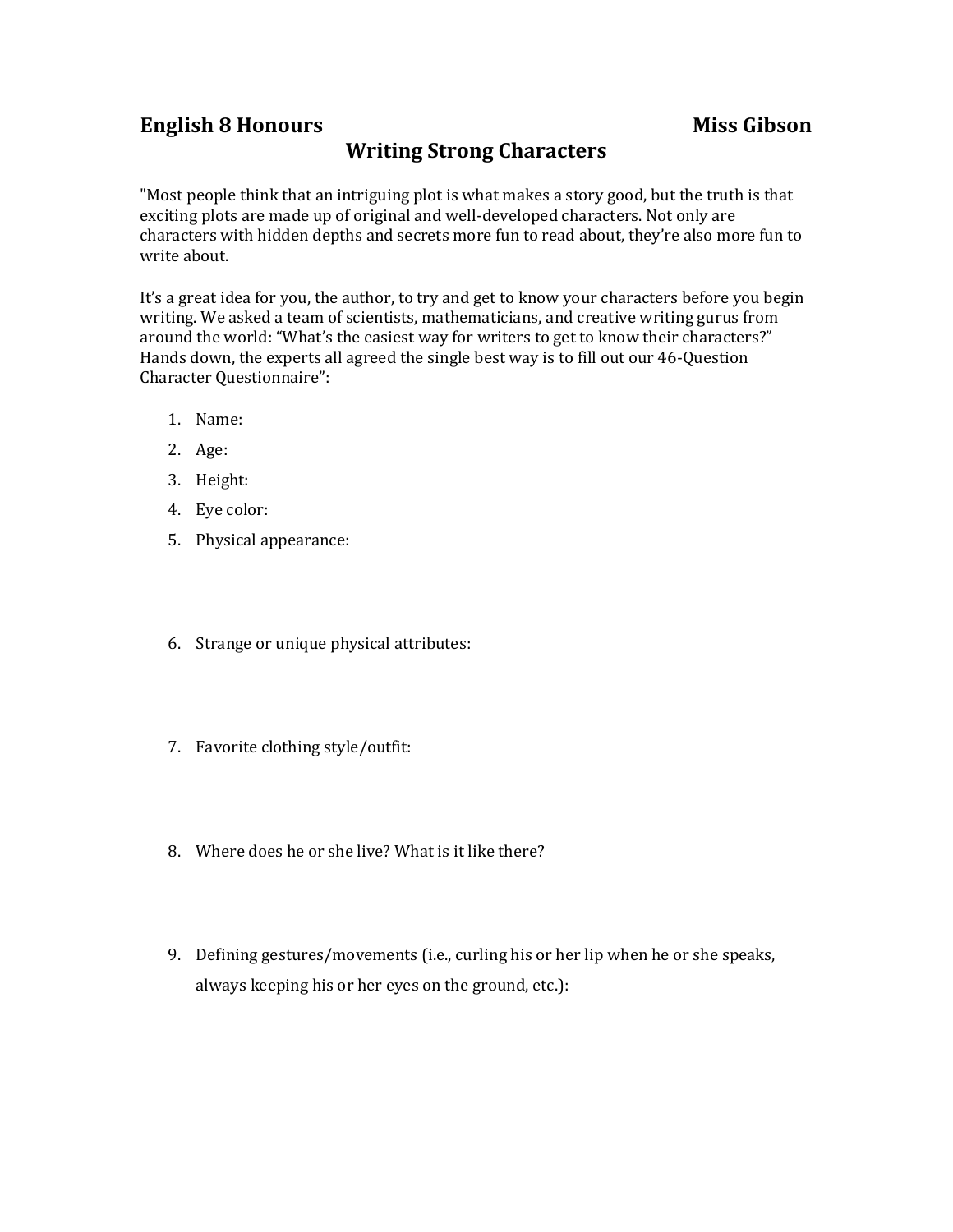10. Things about his or her appearance he or she would most like to change:

11. Speaking style (fast, talkative, monotone, etc.):

12. Pet peeves:

13. Fondest memory:

14. Hobbies/interests:

15. Special skills/abilities:

16. Insecurities:

17. Quirks/eccentricities:

18. Temperament (easygoing, easily angered, etc.):

19. Negative traits: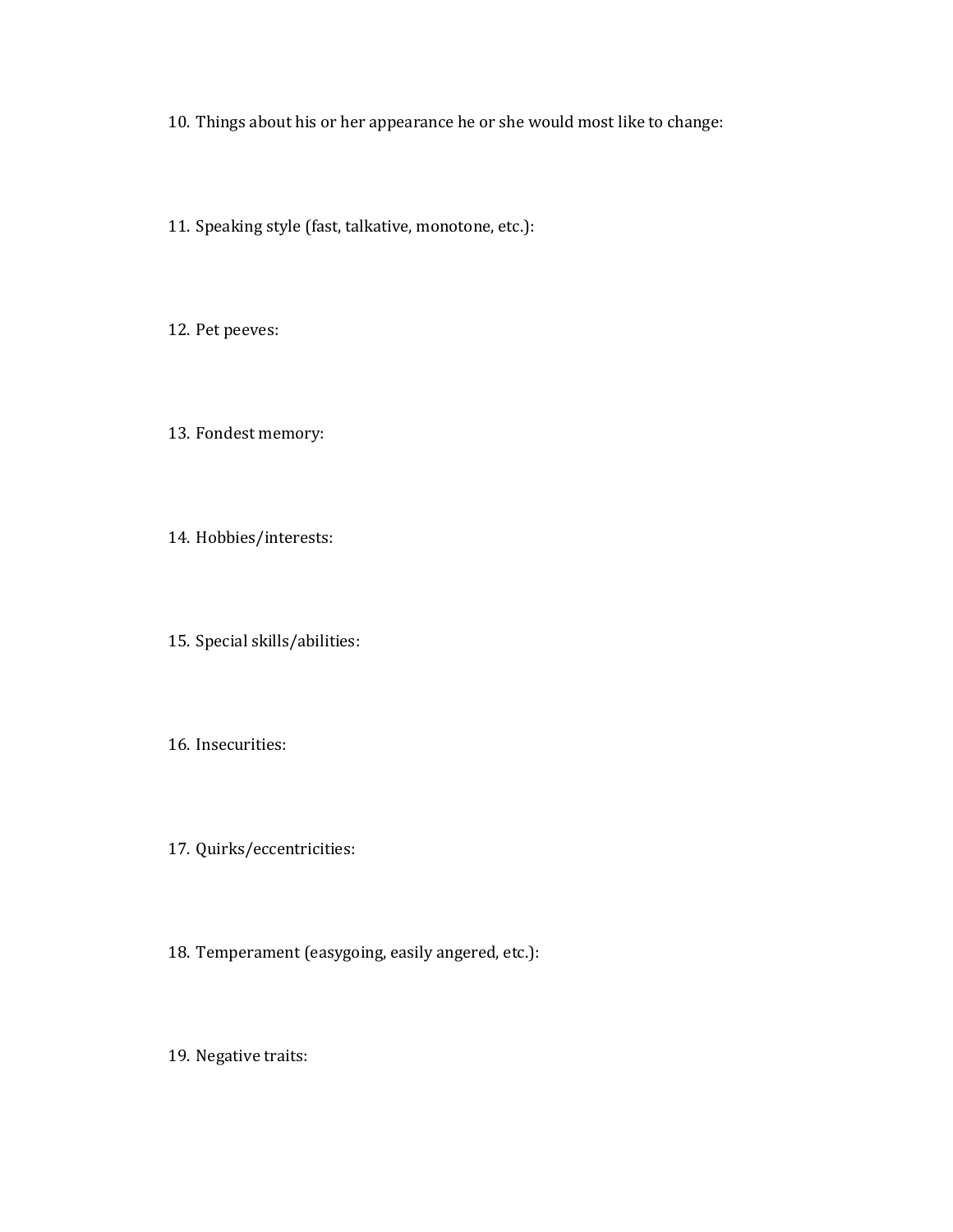- 20. Things that upset him or her:
- 21. Things that embarrass him or her:
- 22. This character is highly opinionated about:

23. Any phobias?

- 24. Things that make him or her happy:
- 25. Family (describe):
- 26. Deepest, darkest secret:
- 27. Reason he or she kept this secret for so long:
- 28. Other people's opinions of this character (What do people like about this character? What do they dislike about this character?):
- 29. Favorite bands/songs/type of music:
- 30. Favorite movies:
- 31. Favorite TV shows:
- 32. Favorite books:
- 33. Favorite foods: